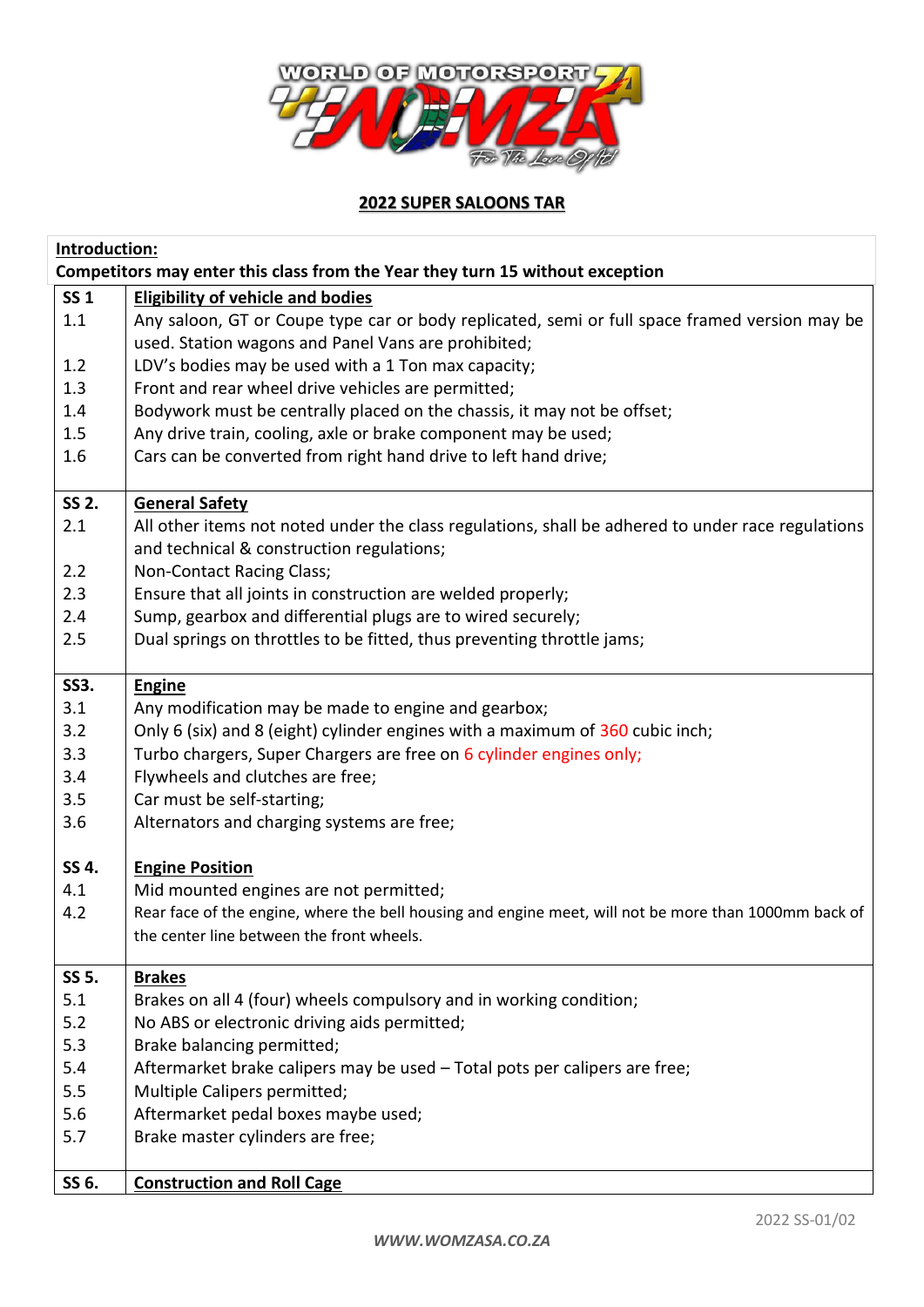| 6.1    | Refer to T & C Regulations;                                                                      |
|--------|--------------------------------------------------------------------------------------------------|
| 6.2    | No engine off set is allowed;                                                                    |
|        |                                                                                                  |
| SS 7.  | <b>Dimension and Weights</b>                                                                     |
| 7.1    | 6 cylinders minimum of 950kg including driver;                                                   |
| 7.2    | 6 cylinder with Turbo chargers minimum of 1000kg including the driver                            |
| 7.3    | 8 cylinders minimum of 1050kg including driver;                                                  |
| 7.4    | Maximum width 2200mm;                                                                            |
| 7.5    | Maximum wheel base 2900mm;                                                                       |
| 7.6    | All 4 (four) wheels must fit within the body of the vehicle;                                     |
|        |                                                                                                  |
| SS 8.  | <b>Carburation's and Fuel pumps</b>                                                              |
| 8.1    | Fuel injections are permitted;                                                                   |
| 8.2    | Carburetors are open;                                                                            |
| 8.3    | No slide throttles are permitted;                                                                |
| 8.4    | Fuel pumps are free;                                                                             |
|        |                                                                                                  |
| SS 9.  | <b>Exhaust</b>                                                                                   |
| 9.1    | All piping shall be secured with saddles, prevent exhaust pipes from coming free in the event of |
|        | it break off;                                                                                    |
| 9.2    |                                                                                                  |
|        | Exhaust tail pipes passing out the side of the vehicle may only do so at a maximum height of     |
|        | 450mm, measured from the top of the pipe to the ground; and must be level or face downwards      |
| 9.3    | Branches are free;                                                                               |
| 9.4    | Exhaust must have silencer and must comply to noise level restriction of 108 decibels;           |
|        |                                                                                                  |
|        |                                                                                                  |
| SS 10. | Fuel                                                                                             |
| 10.1   | Methanol, Ethanol (50/50 pump fuel/ethanol blend only), Avgas, Racing Fuel and Pump Fuel is      |
|        | permitted with no performance enhancing additives Lubricating additives may be added to          |
|        | Methanol and must be reflected in the competitors sign on sheet by listing the additive and mix  |
|        | ratio,                                                                                           |
| 10.2   | No nitro "No2" allowed;                                                                          |
| 10.3   | Methanol lubricants may be used such as Castrol R40 or Castor Oil;                               |
|        |                                                                                                  |
| SS 11. | <b>Steering and Suspension</b>                                                                   |
| 11.1   | Steering racks and steering boxes are free, quick ratio versions maybe used;                     |
| 11.2   | Suspension design is free;                                                                       |
| 11.3   | Shocks are free;                                                                                 |
| 11.4   | Competition springs are permitted;                                                               |
| 11.5   | Rose joints are permitted;                                                                       |
| 11.6   | Only 4 shocks permitted - one per corner;                                                        |
| 11.7   | Suspension maybe design with an offset;                                                          |
|        |                                                                                                  |
| SS 12. | <b>Bumpers</b>                                                                                   |
| 12.1   | Original steel bumpers permitted on original steel body cars;                                    |
| 12.2   | Internal bumpers on space frames refer Technical and Construction Regulations;                   |
| 12.3   | Only plastic or fiberglass bumpers not exceeding 3mm thickness may be fitted externally for      |
|        | cosmetic purposes only, no steel reinforcing permitted;                                          |
| 12.4   | No piping to protrude outside of bodywork;                                                       |
| SS 13. | <b>Wheels and Tyres</b>                                                                          |